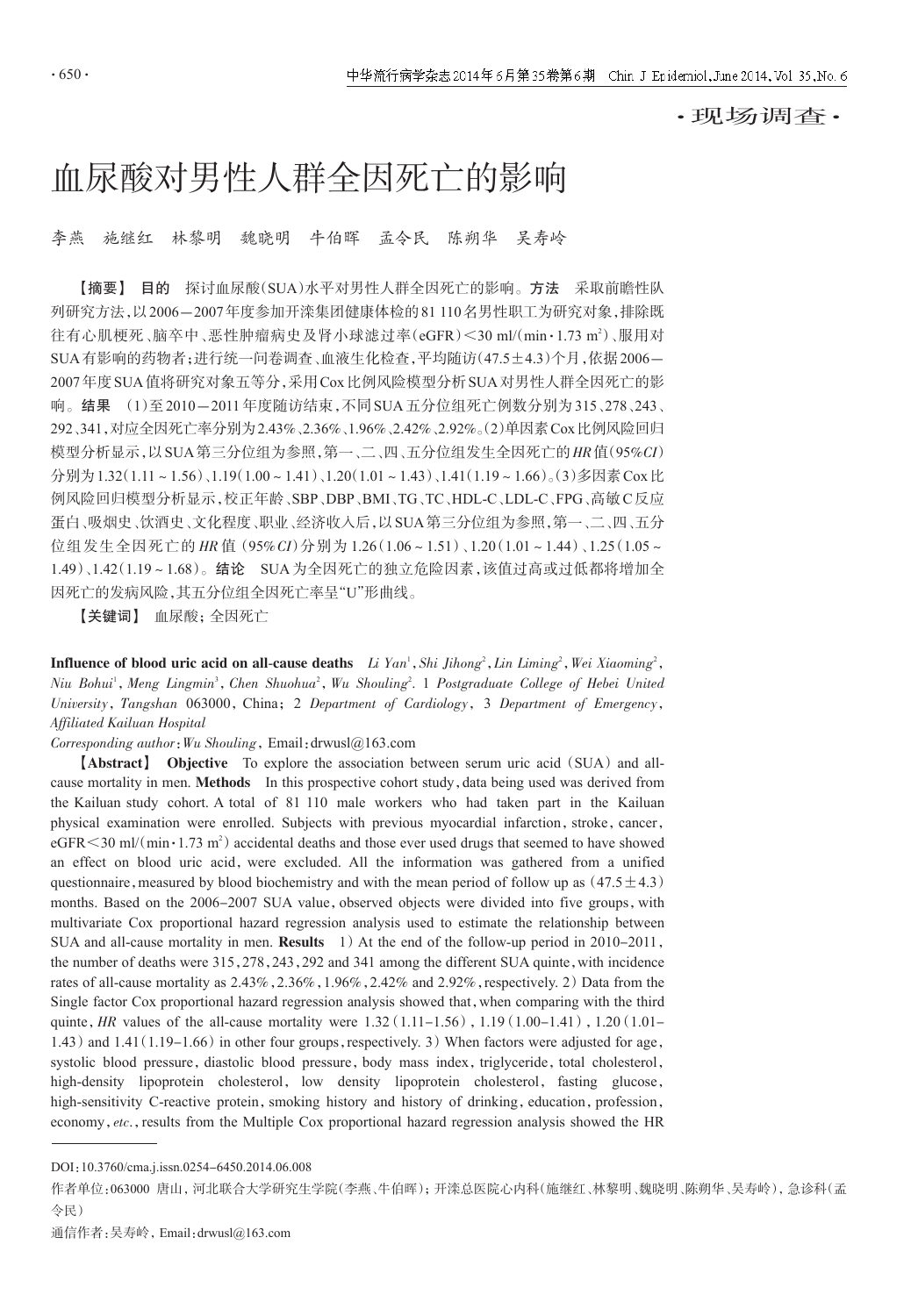values of the all-cause mortality were  $1.26(1.06-1.51)$ ,  $1.20(1.01-1.44)$ ,  $1.25(1.05-1.49)$ ,  $1.42$  $(1.19-1.68)$  in other four groups, respectively, comparing to the third quinte. Conclusion Using SUA as the independent risk factor of all-cause mortality, the exceptional levels of SUA were associated with an increasing risk for all-cause mortality while the association of SUA with all-cause mortality appeared an "U" shaped curve.

【Key words】 Serum uric acid;All-cause mortality

血尿酸(SUA)与心血管疾病及全因死亡的关系 已由 Framingham Study首次验证,但结果证明两者 无关<sup>[1]</sup>。但以后的研究证明 SUA 为心血管疾病及全 因死亡的危险因素<sup>[2,3]</sup>,如NHANES–I研究证明 SUA 为心血管疾病死亡的独立危险因素,且在女性人群 更明显[<sup>4</sup>,5] ,我国台湾一项大样本前瞻性队列研究证 明SUA水平过高、过低均为中国南方人群全因死亡 的危险因素<sup>[6]</sup>, SUA 与全因死亡可能存在量效关 系。但目前尚无大样本的中国北方人群 SUA 水平 与全因死亡风险的报道,为此依据开滦研究资料(注 册号:ChiCTR TNC-11001489)分析人群 SUA 水平 对全因死亡风险的影响。

## 对象与方法

1. 研究对象:2006年7月至2007年10月由开滦 总医院等 11 家医院首次为开滦集团在职及离退休 职工体检,收集相关资料。研究队列纳入标准为参 加此期间健康体检的开滦集团公司男性职工,且同 意参加本研究并签署知情同意书者。排除标准为① 既往有心肌梗死病史者;②既往有卒中病史者;③有 恶性肿瘤病史者;④肾小球滤过率(eGFR)<30 ml/  $(\min \cdot 1.73 \text{ m}^2)$ ; 5健康体检期间 SUA 值缺失者; 6 服用利尿剂者。

2. 研究方法:

(1)问卷调查及体格检查:参与本研究的调查员 及体检医生均为固定人员且经过统一培训,严格按 照统一标准进行问卷及各项检查。流行病学调查内 容及身高 、BMI 、血压测量方法见已发表的文献<sup>[7,8]</sup>。

(2)生化指标检测:体检当日早晨抽取空腹肘静 脉血 5 ml,分离并提取血清,离心后用日立 7600 自 动生化分析仪测TG、TC、HDL-C、LDL-C、FPG、高敏 C反应蛋白(hsCRP)及SUA水平。尿酸试剂盒由上 海科华生物工程股份有限公司提供,方法采用氧化 酶法,试剂盒操作按试剂说明书严格执行,计算UA (μmol/L)=(样本管吸收光度-空白管吸光度)(/ 校 验管吸光度-空白管吸光度)。试剂盒引进相关的 质控体系作为参考。其余血生化检测指标测定方法 参见已发表的文献[<sup>9</sup>] 。

3. 相关定义及诊断标准:①观察随访与病例的

确定:以完成 2006 年 7 月至 2007 年 10 月健康体检 时点为随访起点,末次随访时间为 2010 年 12 月 31 日,以全因死亡为事件终点。随访期间每半年由经 培训合格的医务人员到 11 家医院记录研究对象的 终点事件。另外自 2010 年始每一年由开滦医保中 心收录一次观察对象在上述 11 家医院以外就诊的 信息,并收集发生终点事件者的就诊信息,所有信 息均由住院医师根据住院病历确认。通过单位社 保部门获取在家中或单位死亡者信息。②eGFR: 采用 CKD-EPI 法计算[<sup>10</sup>]。男性:SCr≤80 μmol/L 时,eGFR=141×(SCr/0.9)<sup>-0.411</sup>×(0.993)<sup>年齡</sup>;SCr> 80 μmol/L 时, eGFR=141×(SCr/0.9)<sup>-1.209</sup>×(0.993)<sup>年龄</sup>。 ③相关疾病:脑卒中、心肌梗死定义为患者既往有 二级甲等及以上医院诊断的病史;恶性肿瘤病史定 义为患者既往有二级甲等及以上医院病理学诊断 者。④全因死亡:定义为随访期间因任何病因(除 意外伤害)引起的死亡。⑤其他相关因素:吸烟定 义为近一年平均每天至少吸1支烟,持续至少一年 以上;饮酒定义为近一年平均每日至少饮白酒(酒 精含量>50%)100 ml,持续至少一年以上。

4. 统计学分析:体检数据均由各医院终端录入, 通过网络上传至开滦总医院服务器 oracle10.2 g 数 据库。用 SPSS 13.0 统计软件处理。hsCRP、TG 为 偏态分布资料,需经对数转换变为正态分布, hsCRP≤0.01 mg/L 的值均由 0.01 mg/L 替代。计量 资料采用x±s表示,组间比较采用单因素方差分析; 采用寿命表法计算 SUA 不同分位组全因死亡率, Log-rank 法计算不同 SUA 分位组间全因死亡率的 差异。用Cox回归模型分析影响全因死亡事件的因 素, 以 P<0.05 为差异有统计学意义。在进一步分 析中将有心肌梗死、脑卒中病史及使用利尿剂者纳 入队列进行敏感性分析。

## 结 果

1. 一般情况:在参加此期间健康体检的 81 110 名开滦集团男性职工中,排除既往有脑卒中病史者 1 961例、心肌梗死病史者1 148例、恶性肿瘤262例 以及 eGFR<30 ml/(min · 1.73 m<sup>2</sup>)者 467 例、使用利 尿剂者938例、SUA数据缺失者1 059例,最终纳入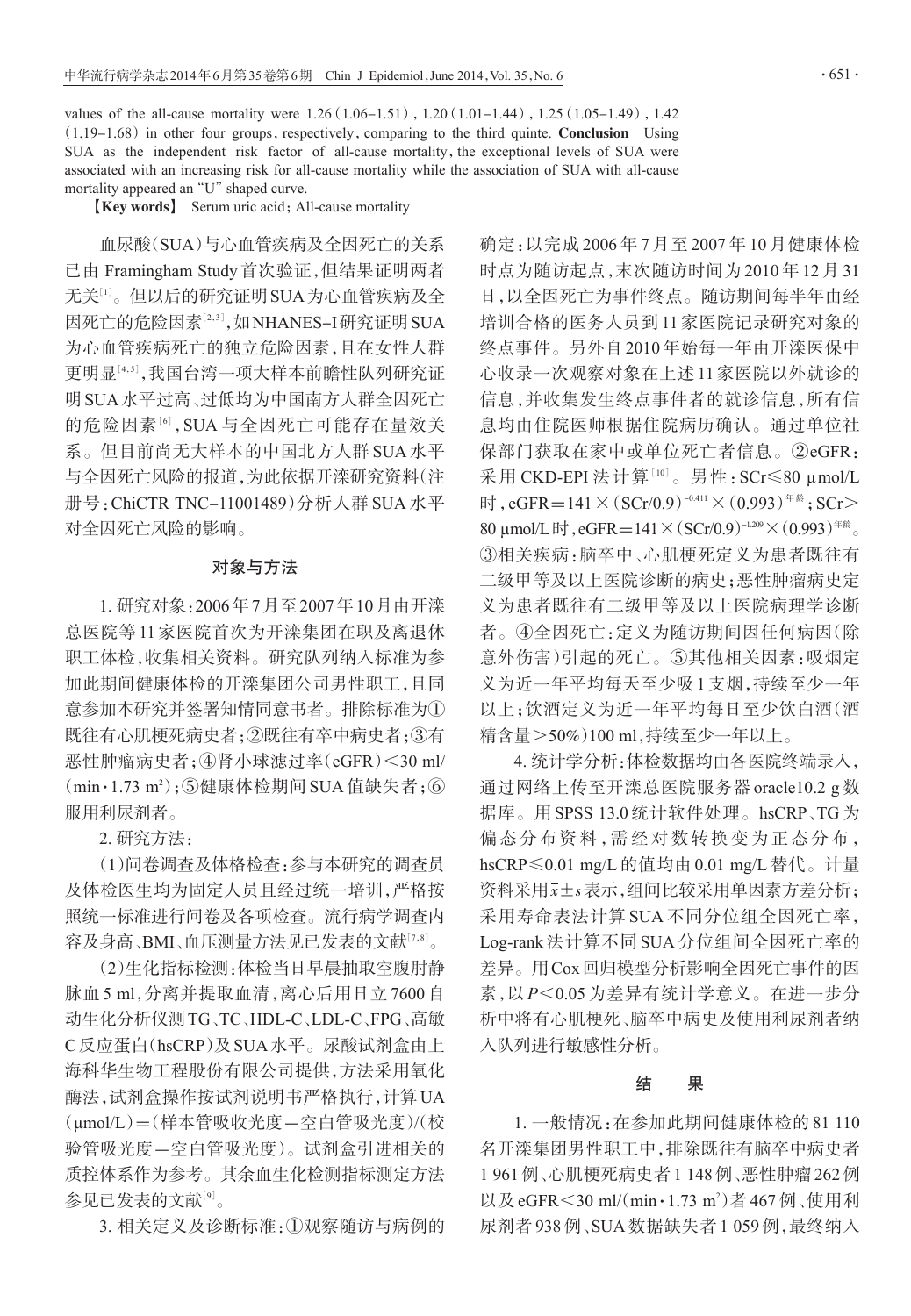$.652.$ 

统计分析75 576例,平均年龄(52.16±12.74)岁。

2. 基 线 资 料 :将 研 究 对 象 测 量 的 SUA 值 (μmol/L)按五分位数分为 5 组,即①51.0≤SUA< 231.1;② 231.1≤SUA<273.0;③ 273≤SUA<312; ④312≤SUA<363;⑤363≤SUA≤988。表 1 显示 随着SUA水平的增高,受试者年龄增大,SBP、DBP、 BMI、TC、TG、LDL-C、hsCRP 水平升高,吸烟史、饮 酒史所占比例增加,FPG、HDL-C水平下降,糖尿病 患病率降低(均P<0.05)。

3. 不同SUA组全因死亡率:在平均(47.5±4.3) 个月的随访期间内,共死亡 1 469 例。不同 SUA 五 分位组死亡数分别为 315、278、243、292、341 例,对 应全因死亡率分别为2.43%、2.36%、1.96%、2.42%、 2.92%;最高、最低SUA分位组的全因死亡率高,经 Log-rank 法检验不同 SUA 组全因死亡率的差异有 统计学意义(χ²=18.66, $P$ <0.05)。

4. 影响全因死亡率的Cox比例风险模型分析: 以全因死亡事件作为因变量(赋值:未死亡=0,死 亡=1),以 SUA 分组为自变量。模型一为单因素 Cox比例风险模型,结果显示以SUA第三分位组为 参照,第一、二、四、五分位组发生全因死亡的HR值  $(95\% CI)$   $\oplus$   $\frac{1}{2}$   $\oplus$   $1.32(1.11 \times 1.56)$ ,  $1.19(1.00 \times$ 1.41)、1.20(1.01~1.43)、1.41(1.19~1.66);模型二 为在模型一基础上进一步校正基线年龄、SBP、 DBP、BMI、FPG、TC、TG、hsCRP、吸烟、饮酒、文化程 度、职业和经济收入后,第一、二、四、五分位组发生 全 因 死 亡 的 HR 值(95% CI)分 别 为 1.26(1.06~  $1.51)$ ,  $1.20(1.01 \times 1.44)$ ,  $1.25(1.05 \times 1.49)$ ,  $1.42$  $(1.19-1.68)$ ,见表2。

5. 敏感性分析:分别纳入心肌梗死+脑卒中、 心肌梗死+脑卒中+使用利尿剂人群进行敏感性 分析,发现纳入这部分人群后,SUA 五分位组全因 死亡率变化趋势不变(死亡数分别为346、307、278、 344、423 例 ,对 应 全 因 死 亡 率 分 别 为 2.62% 、 2.45%、2.23%、2.78% 、3.40%;影响全因死亡率的 Cox 比例风险模型分析见表 3 中敏感性分析 1);与 SUA 第三分位组相比,第一、二、四、五分位组发生 全因死亡的风险仍呈"U"形曲线(SUA五分位组死 亡数分别为 351、316、285、348、435 例,对应全因死 亡率分别为2.60%、2.46%、2.29%、2.81%、3.42%; 影响全因死亡率的Cox比例风险模型分析见表3中 敏感性分析2)。

| 表 1 |  |  | 不同 SUA 值(μmol/L)组基线资料比较 |  |  |  |  |
|-----|--|--|-------------------------|--|--|--|--|
|-----|--|--|-------------------------|--|--|--|--|

| 组别                    | $51.0 \leq SUA \leq 231.1$<br>$(n=15114)$ | $231.1 \leq SUA \leq 273.0$<br>$(n=14794)$ | $273 \leqslant \text{SUA} \leqslant 312$<br>$(n=15 252)$ | $312 \leqslant \text{SUA} \leqslant 363$<br>$(n=15\,226)$ | $363 \leq$ SUA $\leq$ 988<br>$(n=15190)$ | $F/\chi^2$ 值 |
|-----------------------|-------------------------------------------|--------------------------------------------|----------------------------------------------------------|-----------------------------------------------------------|------------------------------------------|--------------|
| 随访时间(月)               | $47.44 \pm 4.36$                          | $47.55 \pm 4.11$                           | $47.68 \pm 4.14$                                         | $47.70 \pm 4.40$                                          | $47.65 \pm 4.70$                         | 9.69         |
| 年龄(岁)                 | $51.76 \pm 11.92$                         | $51.96 \pm 12.22^{\circ}$                  | $51.96 \pm 12.51^{ab}$                                   | $52.08 \pm 13.04^{abc}$                                   | $53.03 \pm 12.85^{abcd}$                 | 23.48        |
| SBP(mmHg)             | $131.53 \pm 19.87$                        | $131.30 \pm 20.41^{\circ}$                 | $131.51 \pm 20.35$ <sup>ab</sup>                         | $131.87 \pm 20.51$ <sup>abc</sup>                         | $134.03 \pm 21.06^{abcd}$                | 45.74        |
| DBP(mmHg)             | $84.12 \pm 11.36$                         | $83.90 \pm 11.51^{\circ}$                  | $84.08 \pm 11.72^{ab}$                                   | $84.18 \pm 11.75$ <sup>abc</sup>                          | $85.36 \pm 12.08^{abcd}$                 | 37.79        |
| $BMI(kg/m^2)$         | $24.51 \pm 3.28$                          | $24.62 \pm 3.28$ <sup>a</sup>              | $24.93 \pm 3.33^{ab}$                                    | $25.36 \pm 3.42^{abc}$                                    | $26.08 \pm 3.46^{abcd}$                  | 545.55       |
| (lg)TG(mmol/L)        | $0.10 \pm 0.26$                           | $0.10 \pm 0.26^{\circ}$                    | $0.12 \pm 0.26^{ab}$                                     | $0.16 \pm 0.26$ <sup>abc</sup>                            | $0.23\pm0.28^{\textit{abcd}}$            | 611.29       |
| TC(mmol/L)            | $4.75 \pm 1.23$                           | $4.84 \pm 1.17^{\circ}$                    | $4.94 \pm 1.10^{ab}$                                     | $5.01 \pm 1.08^{abc}$                                     | $5.12 \pm 1.14^{abcd}$                   | 241.89       |
| $LDL-C(mmol/L)$       | $2.31 \pm 0.96$                           | $2.36 \pm 0.89^{\circ}$                    | $2.39 \pm 0.87$ <sup>ab</sup>                            | $2.40 \pm 0.89^{ab}$                                      | $2.39 \pm 0.91^{ab}$                     | 26.37        |
| $HDL-C(mmol/L)$       | $1.57 \pm 0.41$                           | $1.55 \pm 0.39^{\circ}$                    | $1.54 \pm 0.40^{\circ}$                                  | $1.52 \pm 0.40^{ab}$                                      | $1.50 \pm 0.40^{abc}$                    | 67.34        |
| FPG(mmol/L)           | $5.73 \pm 2.09$                           | $5.53 \pm 1.71^{\circ}$                    | $5.47 \pm 1.59^{\circ}$                                  | $5.42 \pm 1.48^{ab}$                                      | $5.39 \pm 1.35^{abc}$                    | 104.84       |
| $(lg)$ hsCRP $(mg/L)$ | $-0.13 \pm 0.73$                          | $-0.17 \pm 0.69^{\circ}$                   | $-0.15 \pm 0.65$                                         | $-0.10 \pm 0.64^{abc}$                                    | $0.00 \pm 0.61^{abcd}$                   | 147.98       |
| 吸烟                    | 4436(30.7)                                | $5\,244(36.3)^{a}$                         | 5 741 $(38.4)^{ab}$                                      | 6 $120(41.2)^{abc}$                                       | $6503(43.9)^{abcd}$                      | 628.06       |
| 饮酒                    | 2353(16.3)                                | $2783(19.3)^{a}$                           | 3 153 $(21.1)^{ab}$                                      | 3 696(24.8) <sup>abc</sup>                                | 4 422(29.9) <sup>abcd</sup>              | 936.83       |
| 糖尿病                   | 1899(12.6)                                | $1\,460(9.9)^a$                            | $1308(8.6)^a$                                            | 1 169 $(7.7)^{abc}$                                       | $1\,150(7.6)^{bcd}$                      | 309.02       |
| 脑力劳动                  | 408(2.8)                                  | $613(4.3)^{a}$                             | $797(5.4)^{ab}$                                          | 1 090 $(7.4)^{abc}$                                       | $1375(9.6)^{abcd}$                       | 731.28       |
| 学历高中以上                | 1703(11.8)                                | 2 096 $(14.6)^a$                           | $2.472(16.7)^{ab}$                                       | 3 104 $(21.1)^{abc}$                                      | $3553(24.6)^{abcd}$                      | 1 046.18     |
| 月均收入(元)               |                                           |                                            |                                                          |                                                           |                                          |              |
| < 600                 | 4068(28.2)                                | 4 499 $(31.3)^{a}$                         | $4.617(31.2)^{ab}$                                       | 4 758 $(32.4)^{abc}$                                      | $4.579(31.8)^{abcd}$                     | 1 016.17     |
| $600 \sim$            | 9002(62.4)                                | $8\ 271(57.5)^{a}$                         | 8 304(56.0) <sup>ab</sup>                                | $7582(51.6)^{abc}$                                        | $7.048(48.9)^{abcd}$                     | 1 016.17     |
| $800 -$               | 774(5.4)                                  | $911(6.3)^a$                               | $1.068(7.2)^{ab}$                                        | $1292(8.8)^{abc}$                                         | $1437(10.0)^{abcd}$                      | 1 016.17     |
| >1000                 | 583(4.0)                                  | $701(4.9)^a$                               | $830(5.6)^{ab}$                                          | $1.070(7.3)^{abc}$                                        | $1\,348(9.4)^{abcd}$                     | 1 016.17     |

注:(lg)TG为甘油三酯对数转化;(lg)hs-CRP为高敏C反应蛋白对数转化;"与51.0≤SUA<231.1组、\*与231.1≤SUA<273.0组、\*与273≤ SUA<312组、"与312≤SUA<363组比较,均P<0.05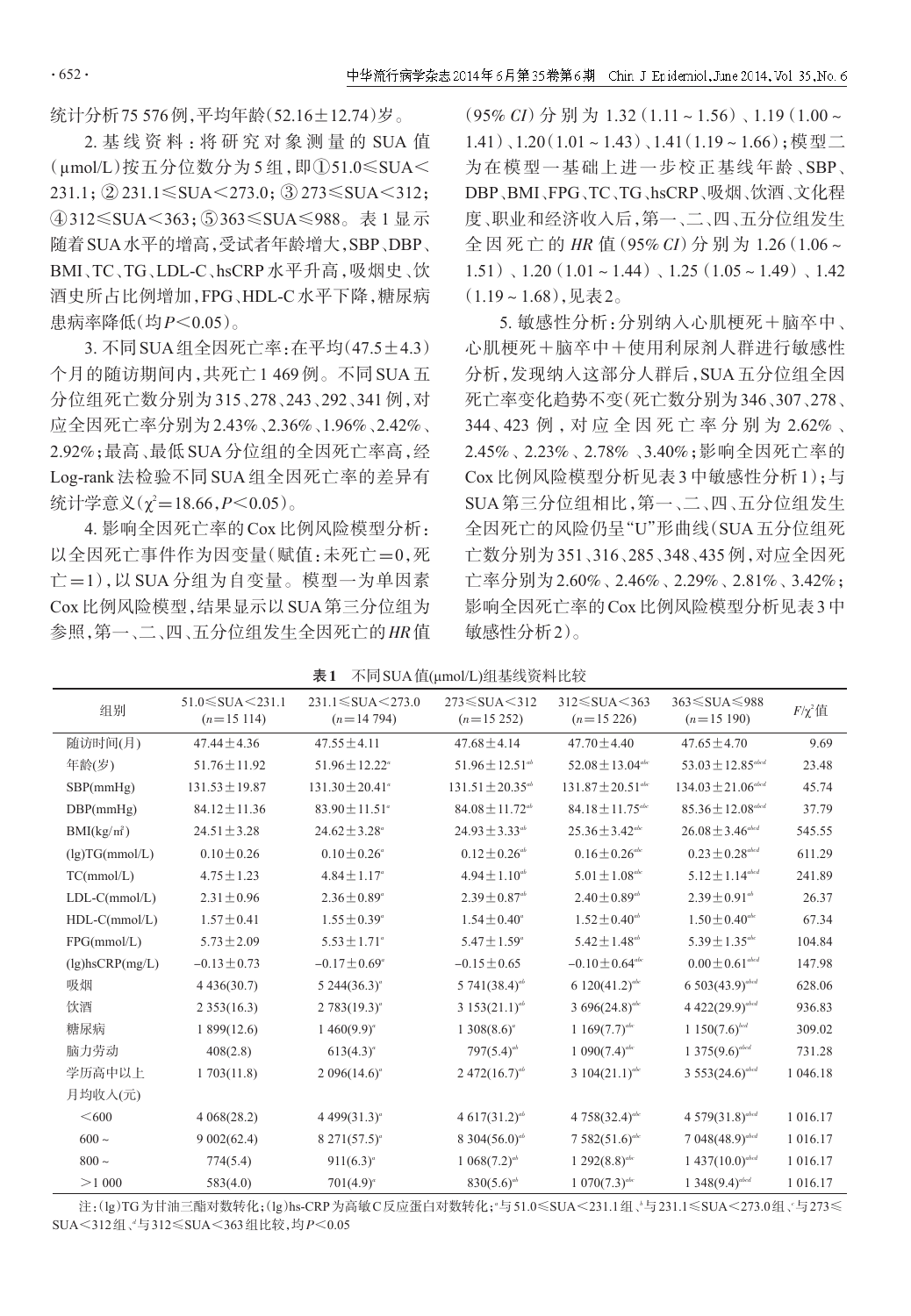表2 SUA影响全因死亡率的Cox比例风险模型分析

| 模型 | 组别               | β    | Р值    | HR值(95%CI)             |
|----|------------------|------|-------|------------------------|
|    | <b>SUA</b>       |      | 0.000 |                        |
|    | SUA1             | 0.28 | 0.001 | $1.32(1.11 \sim 1.56)$ |
|    | SUA <sub>2</sub> | 0.17 | 0.053 | $1.19(1.00 \sim 1.41)$ |
|    | SUA4             | 0.18 | 0.034 | $1.20(1.01 \sim 1.43)$ |
|    | SUA5             | 0.34 | 0.000 | $1.41(1.19 \sim 1.66)$ |
|    | <b>SUA</b>       |      | 0.003 |                        |
|    | SUA1             | 0.23 | 0.009 | $1.26(1.06 \sim 1.51)$ |
|    | SUA <sub>2</sub> | 0.18 | 0.042 | $1.20(1.01 \sim 1.44)$ |
|    | SUA4             | 0.22 | 0.013 | $1.25(1.05 \sim 1.49)$ |
|    | SUA5             | 0.35 | 0.000 | $1.42(1.19 \sim 1.68)$ |

| 表3 SUA影响全因死亡率的 Cox 比例风险模型分析 |  |
|-----------------------------|--|
|-----------------------------|--|

| 模型     | 组别               | β    | Р值    | HR $(E(95\%CI)$        |
|--------|------------------|------|-------|------------------------|
| 敏感性分析1 |                  |      |       |                        |
| 模型一    | <b>SUA</b>       |      | 0.000 |                        |
|        | SUA1             | 0.24 | 0.002 | $1.28(1.09 \sim 1.49)$ |
|        | SUA <sub>2</sub> | 0.13 | 0.130 | $1.13(0.96 \sim 1.33)$ |
|        | SUA4             | 0.21 | 0.008 | $1.24(1.06 \sim 1.45)$ |
|        | SUA5             | 0.41 | 0.000 | $1.50(1.29 \sim 1.75)$ |
| 模型二    | <b>SUA</b>       |      | 0.000 |                        |
|        | SUA1             | 0.23 | 0.008 | $1.25(1.06 \sim 1.48)$ |
|        | SUA <sub>2</sub> | 0.15 | 0.086 | $1.16(0.98 \sim 1.37)$ |
|        | SUA4             | 0.26 | 0.002 | $1.30(1.10 \sim 1.53)$ |
|        | SUA5             | 0.38 | 0.000 | $1.47(1.25 \sim 1.72)$ |
| 敏感性分析2 |                  |      |       |                        |
| 模型一    | <b>SUA</b>       |      | 0.000 |                        |
|        | SUA1             | 0.28 | 0.001 | $1.32(1.11 \sim 1.56)$ |
|        | SUA <sub>2</sub> | 0.17 | 0.053 | $1.19(1.00 \sim 1.41)$ |
|        | SUA4             | 0.18 | 0.034 | $1.20(1.01 \sim 1.43)$ |
|        | SUA5             | 0.34 | 0.000 | $1.41(1.19 \sim 1.66)$ |
| 模型二    | <b>SUA</b>       |      | 0.003 |                        |
|        | SUA1             | 0.20 | 0.000 | $1.22(1.03 \sim 1.43)$ |
|        | SUA <sub>2</sub> | 0.14 | 0.020 | $1.15(0.98 \sim 1.36)$ |
|        | SUA4             | 0.25 | 0.097 | $1.28(1.09 \sim 1.51)$ |
|        | SUA5             | 0.38 | 0.003 | $1.45(1.24 \sim 1.70)$ |

讨 论

SUA 水平与高血压、糖尿病、肾病的发病相 关[11,12]。Mazza等[13]发现在 SUA 最高 、最低三分位 组,患糖尿病老年人的心源性猝死风险分别增加 28%和76%;Suliman等[14]发现在慢性肾病前瞻性队 列研究中,SUA 最高、最低分位组与第二分位组比 全因死亡风险分别增加 96%和42%;Hsu等[15]研究 表明在肾脏透析患者过高、过低SUA为全因死亡的 独立危险因素。

本研究发现平均随访(47.5±4.3)个月,不同 SUA五分位组的全因死亡率分别为2.43%、2.36%、 1.96%、2.42%、2.92%,结果与以往研究相似,如台湾 地区一项大规模前瞻性队列研究平均随访(4.6± 2.6)年显示[6],SUA六分位组全因死亡率(/1 000人 年)分别为 52.5、19.7、17.4、20.0、28.0、41.1,男性人 群较高、较低 SUA 组的全因死亡率高;Hsu等<sup>[15]</sup>研究 随访146名肾脏透析患者,发现SUA五分位全因死 亡率(/100 人月)分别为 13.79%、6.06%、0.00%、 14.29%、20.00%。这些结果提示SUA水平与全因死 亡率呈"U"形曲线关系。

本研究发现随着SUA水平的升高,研究对象出 现增龄、高血压、高血脂、高hsCRP、吸烟史、饮酒史 聚集现象,不同SUA组的FPG也有差异,但校正这 些传统的危险因素后发现,与 SUA 第三分位组相 比,第一、四、五分位组仍是全因死亡的危险因素, HR值(95%CI)分别为1.26(1.06~1.51)、1.25(1.05~ 1.49)、1.42(1.19~1.68),与台湾地区大规模前瞻性 队列研究结果一致'<sup>6」</sup>。Suliman 等''<sup>4]</sup>以慢性肾病者 为研究对象,随访72个月,发现以SUA第三分位组 为参照,校正传统危险因素后,第一、三分位组发生 全 因 死 亡 的 HR 值(95% CI)分 别 为 1.42(0.76~ 2.66)、1.96(1.10~3.48)。结果证实 SUA 与发生全 因死亡的风险呈"U"形曲线关系。

SUA 水平对全因死亡影响的机制目前尚不清 楚,但可能与以下因素有关。SUA 是一种抗氧化 剂,具有重要的清除血清自由基能力[16,17],可以防止 应激细胞生成从而减轻心脏和肾毒性<sup>[18]</sup>,由于SUA 水平低造成自由基清除容量下降,这样可以解释为 什么低 SUA 组人群全因死亡率高。同时大量证据 表明,SUA 是一种前氧化物,可增加循环系统中氧 自由基数量,促进脂质氧化,导致血管内皮功能障 碍,促进炎症反应、一氧化氮生成障碍、动脉粥样硬 化、血栓形成<sup>[18]</sup>,本研究也发现高 SUA 组 hsCRP、血 脂水平同样较高,高SUA激活肾素-血管紧张素系 统,增加钠吸收,引起高血压。Chen等[19]也证实在 一般人群中高 SUA 作为全因死亡风险的独立危险 因素。

与文献[20]相同,本研究也发现在男性人群中 最低 SUA 组血糖水平高于其他组,且糖尿病患者 比例也高于其他组。糖尿病患者中通过增加肾小 球滤过率降低 SUA 水平从而增强机体氧化应激反 应[<sup>21</sup>,22] ,因此血糖水平升高可能是低SUA组全因死 亡的原因之一。

本研究存在局限性。首先研究人群为我国北方 男性,由于"开滦研究"中男女性人群比例相差悬殊, 本研究未能扩展至全人群;其次为随访时间短,但研 究样本量大,随访应答率高,最终还是能够代表我国